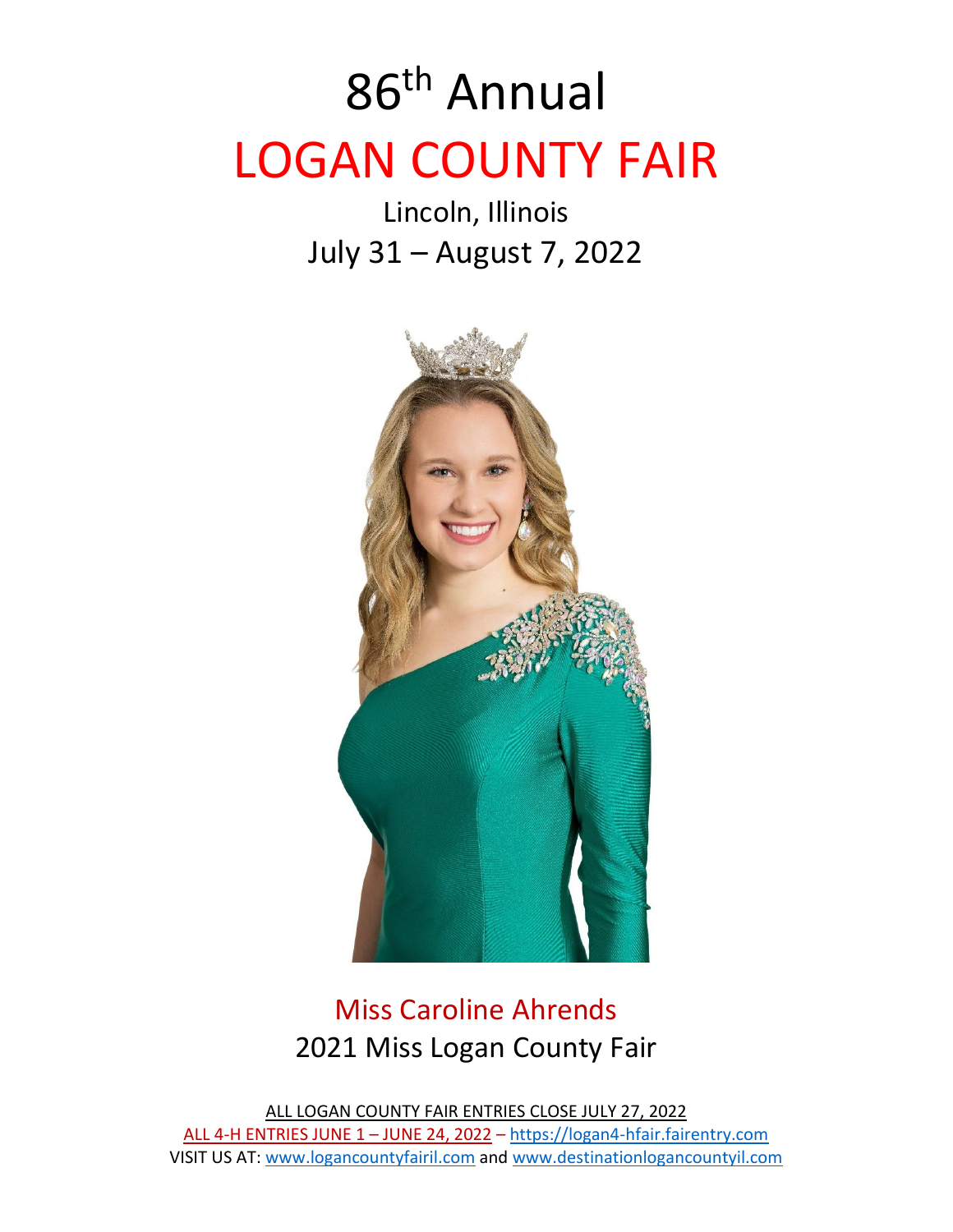For all the ways you need to pay,

## Pay the Easy Way

Our checking accounts come with a free debit card, digital and person-to-person payments.

## **Options for your life**

888-897-2276 hbtbank.com/sblincoln



a Division of Heartland Bank and Trust Company MEMBER FDIC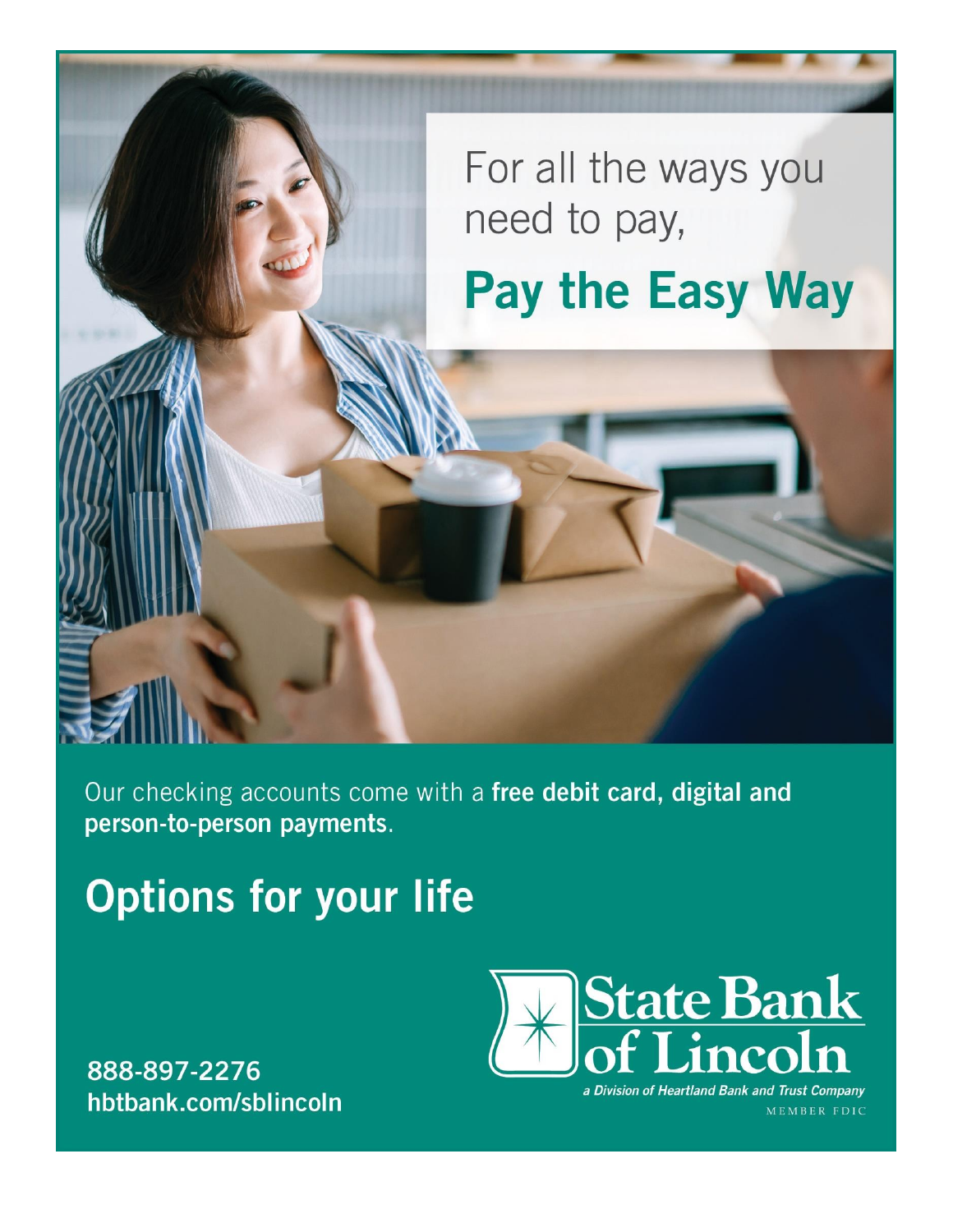### **86 th ANNUAL LOGAN COUNTY FAIR**

Lincoln, Illinois

Website[: www.logancountyfairil.com](http://www.logancountyfairil.com/)<br>Office Phone: (217) 732-3311 Email: fair@logancount Email: [fair@logancountyfair.comcastbiz.net](mailto:fair@logancountyfair.comcastbiz.net)

July 31 – August 7, 2022

#### **BOARD OF DIRECTORS**

| <i>President John Fulton</i>     | Lincoln     | 217-871-8289 | Herman Schwantz   | Lincoln | 217-737-6230 |
|----------------------------------|-------------|--------------|-------------------|---------|--------------|
| President Elect Rod Conklen      | New Holland | 217-737-7341 | Larry Stanfield   | Lincoln | 217-306-4306 |
| Vice President Darrell Ebbersten | Elkhart     | 217-836-5390 | Kevin Kurtz       | Lincoln | 217-737-6279 |
| Secretary Mike Maske             | Elkhart     | 217-591-3959 | Nathaniel Gieseke | Elkhart | 217-737-2449 |
| <i>Treasurer</i> Clay Irwin      | Lincoln     | 217-737-8106 |                   |         |              |

| <b>DEPARTMENT</b>                        |                                  | <b>DEPARTMENT CONTACTS</b>          | <b>PHONE</b> | <b>PAGE</b> |
|------------------------------------------|----------------------------------|-------------------------------------|--------------|-------------|
| Department A                             | <b>Beef Cattle</b>               | Kevin Kurtz                         | 217-737-6279 | 38-39       |
| Department F                             | Sheep                            | John Coers                          | 217-737-5674 | 42-43       |
| Department G                             | Swine                            | <b>Quint Harnacke</b>               | 217-519-2754 | 44-45       |
| Department H                             | Jr. Livestock                    | David Opperman                      | 217-737-6620 | 48-55       |
| Department J                             | Ag Production                    | <b>Richard Deters</b>               | 217-737-1470 | 58          |
| Department J                             | Vegetables                       | Harry Hild                          | 217-414-1012 | 59          |
| Department L                             | Floriculture                     | Verdeen Ingram                      | 217-735-4602 | 61-65       |
| Department MT                            | <b>Textiles</b>                  | Committee - Carla Ackerman          | 217-732-3360 | 68-71       |
| Department MF                            | <b>Fine Arts</b>                 | Audra Reinhart                      | 217-737-1143 | $72 - 73$   |
| Making Memories County Youth Art Program |                                  | Karen Klockenga-Burgabe             | 217-750-2026 | 74          |
| Department MP                            | Photography                      | Stephen Klemm                       | 217-737-7380 | 75          |
| Department O                             | Dairy & Culinary                 | Marcia Greenslate                   | 217-871-1832 | 76-79       |
| Department O1                            | <b>Cake Classic</b>              |                                     |              | 80          |
| Department Q                             | <b>Tractor Pull</b>              | Larry Stanfield                     | 217-306-4306 | 81          |
| Department R                             | <b>Horse Show</b>                | Les Payne                           | 217-737-3177 | 82          |
| Department S                             | <b>Harness Racing</b>            | James Austin                        | 217-652-1329 | 83          |
| $4 - H$                                  | <b>Extension Office</b>          | <b>Terri Miller</b>                 | 217-732-8289 | 88-139      |
| Security                                 | Fair Office                      | Mike Maske                          | 217-519-3959 | 6           |
| <b>Concession &amp; Camping</b>          | Fair Office                      | Rachael Welker                      | 217-732-3311 | $6\,$       |
| <b>Saturday Music Night</b>              | 38 Special with Deja Voodoo Band |                                     | 217-732-3311 | 8           |
| Carnival                                 | <b>Tinsley Amusement</b>         | Sandy Tinsley                       | 314-540-1734 | 10          |
| <b>Season Passes</b>                     | Fair Office                      | fair@logancountyfair.comcastbiz.net | 217-732-3311 | 11          |
| <b>Grandstand Tickets</b>                | <b>Fair Office</b>               | fair@logancountyfair.comcastbiz.net | 217-732-3311 | 11          |
| Queen Pageant                            | <b>Grandstand Stage</b>          | Bethany Rea Rademaker               | 217-828-0804 | $12 - 13$   |
| Jr. Miss                                 | <b>Grandstand Stage</b>          | Katie Gosda                         | 217-737-9969 | 14          |
| Little Miss                              | <b>Grandstand Stage</b>          | logancountyfairqueen@gmail.com      |              | 15          |
| <b>Talent Contest</b>                    | Lincoln Stage                    | Darlene Begolka                     | 217-737-6009 | 18          |
| My Favorite Pie                          | Green Door                       | Megan Opperman                      | 217-737-7170 | 20          |
| Chili Cook-Off                           | KC's Beer Barn                   | Doug Ritterbush                     | 309-275-5140 | 22          |
| <b>Exhibitor Entry Form</b>              |                                  |                                     |              | $25 - 26$   |
| Map of Fairgrounds                       |                                  |                                     |              | 28          |
| Farm Veterinarian                        | <b>Health Requirements</b>       | <b>Timbercrest Veterinary</b>       | 217-648-5800 | 30-34       |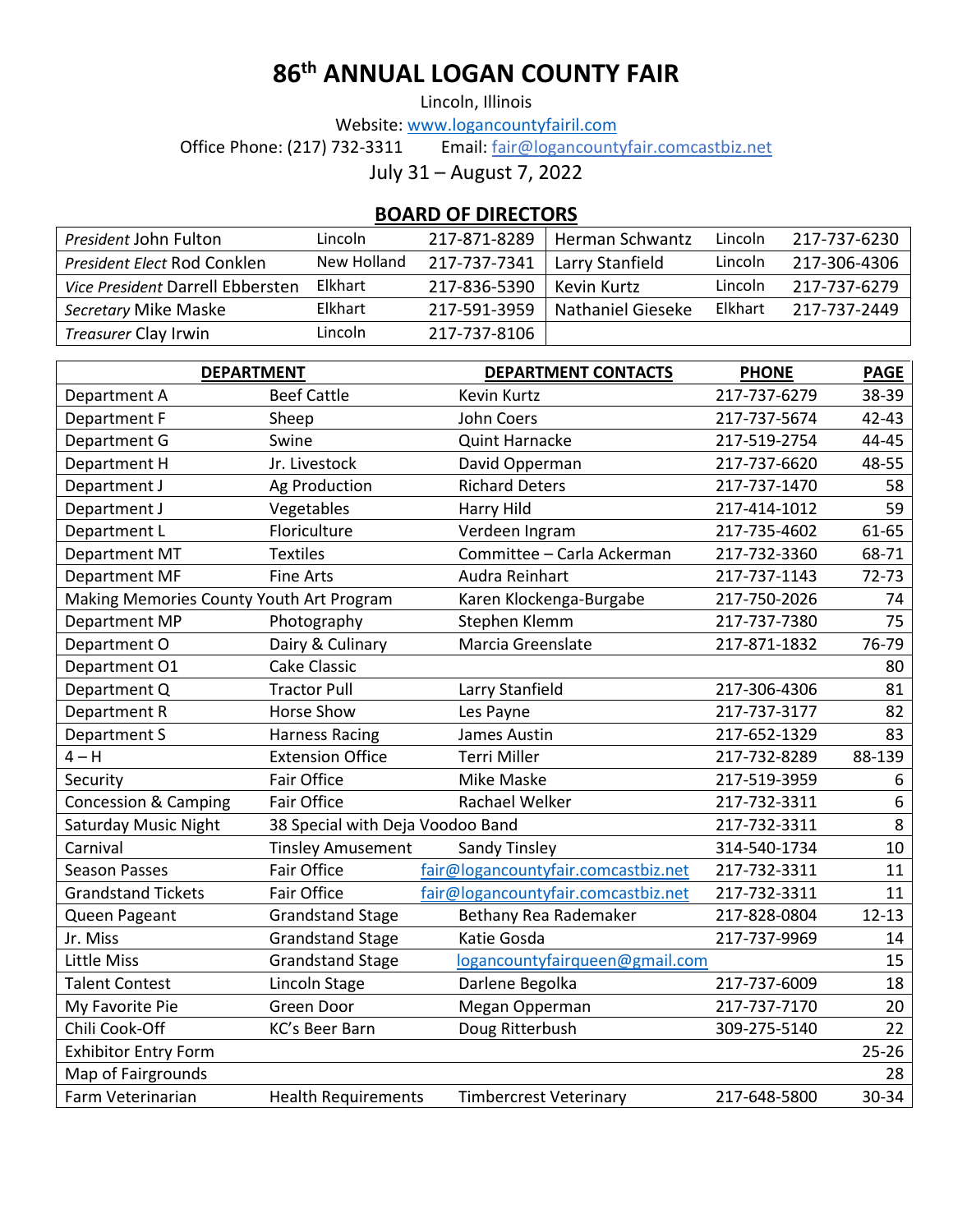#### **EVENT & JUDGING SCHEDULE**

|                  | Saturday July 30, 2022                                                   |                                  |  |
|------------------|--------------------------------------------------------------------------|----------------------------------|--|
| 9:00 AM          | $4 - H$ Cat Show                                                         | Yellow Door Building - West Side |  |
| 10:00 AM         | 4 - H Home & Family Show                                                 | Brown Door/4-H Exhibit Building  |  |
| 12:00 PM         | 4 - H Food, Nutrition & Health Show                                      | 4 - H Extension Building         |  |
|                  | <b>Sunday July 31, 2022</b>                                              |                                  |  |
| 12:30 PM         | Chapter 11 Big Band                                                      | Grandstand                       |  |
| 1:00 PM          | <b>Veterans Photo</b>                                                    | Front of Grandstand              |  |
| 1:30 PM          | Harness Racing: Downstate Classic                                        | Grandstand                       |  |
|                  | <b>Monday August 1, 2022</b>                                             |                                  |  |
| 9:00 AM          | All General 4 - H Projects (indoor, flower & herb Gardening:             | Brown Door: 4 - H Building       |  |
|                  | miscellaneous; gardening & crops, and Visual Arts - Exhibitor judging    |                                  |  |
|                  | times will be assigned)                                                  |                                  |  |
| 1:30 PM          | Harness Racing: 2 & 3 year old TOPLINE Trot & Pace                       | Grandstand                       |  |
|                  | Tuesday August 2, 2022                                                   |                                  |  |
| 7:30 AM          | $4 - H$ & Jr. Rabbit Show                                                | Show Pavilion                    |  |
| 8:00 AM          | 4 – H & Jr. Poultry Show                                                 | <b>Show Pavilion</b>             |  |
| 8:00 AM          | Farm Bureau Young Farmers Kiddie Tractor Pull - Weigh-in                 | KC's Beer Barn                   |  |
| 9:00 AM          | Department MP Photography Judging                                        | Red Door Exhibit Building        |  |
| 9:00 AM          | Department MT Textile Show                                               | Green Door Exhibit Building      |  |
| 9:30 AM          | Department J Ag Products & Vegetables Judging                            | Brown Door Exhibit Building      |  |
| 9:30 AM          | Department MF Fine Arts Judging                                          | Red Door Exhibit Building        |  |
| 11:00 AM         | Department L Floriculture Judging - except Glads & Potted Plants         | Yellow Door Exhibit Building     |  |
| 1:15-1:30 PM     | 4 - H, Jr. & Open Sheep Wether Weigh-in                                  | 4 – H Swine Barn                 |  |
| 1:30 PM          | Harness Racing: 2 & 3 year old ILLINI Trot & Pace                        | Grandstand                       |  |
| 1-3:00 PM        | 4 - H Barrow & Commercial Gilt Weigh-in                                  | 4 - H Swine Barn                 |  |
| 2-3:30 PM        | 4 - H Sheep & Swine Health & Registration Papers checked                 | Show Pavilion                    |  |
| 5:30-10:30 PM    | Tinsley's Amusement Carnival Rides Open                                  | Carnival                         |  |
| 6:30 PM          | Queen Pageant***                                                         | Grandstand                       |  |
|                  | <b>Wednesday August 3, 2022</b>                                          |                                  |  |
| 8:00 AM          | Dairy Health & Registration Papers Check                                 | <b>Show Pavilion</b>             |  |
| 8:00 AM          | Department MT Textiles Show                                              | <b>Green Door Building</b>       |  |
| 9:00 AM          | 4 – H & Department H Jr. Dairy Show                                      | <b>Show Pavilion</b>             |  |
| 9:00 AM          | 4 - H Swine Show                                                         | Show Pavilion                    |  |
| 9-9:30 PM        | Heifer Health & Registration Papers Checked                              | <b>Show Pavilion</b>             |  |
| 10:00 AM         | Department R Open Horse Show                                             | Infield - North                  |  |
| 10:00 AM         | Department O Dairy & Culinary - excepts Cakes, Snack Food & Candies      | Yellow Door Exhibit Building     |  |
| 12:15 PM         | 4 - H Steers & Commercial Heifer Weigh-in AND                            | <b>Show Pavilion</b>             |  |
|                  | 4 – H Beef Health & Registration Papers Checked (ALL 4 – H Beef Animals) | Show Pavilion                    |  |
| $1:00 - 1:15$ PM | 4 – H & Jr. Goat Weigh-in                                                | 4 – H Swine Barn                 |  |
| 2:00 PM          | 4 - H & Department H Jr. Goat Show                                       | <b>Show Pavilion</b>             |  |
| 5:30-10:30 PM    | Tinsley's Amusement Carnival Rides Open                                  | Carnival                         |  |
| 7:30 PM          | 4 - H Night/Scrambles***                                                 | Grandstand                       |  |